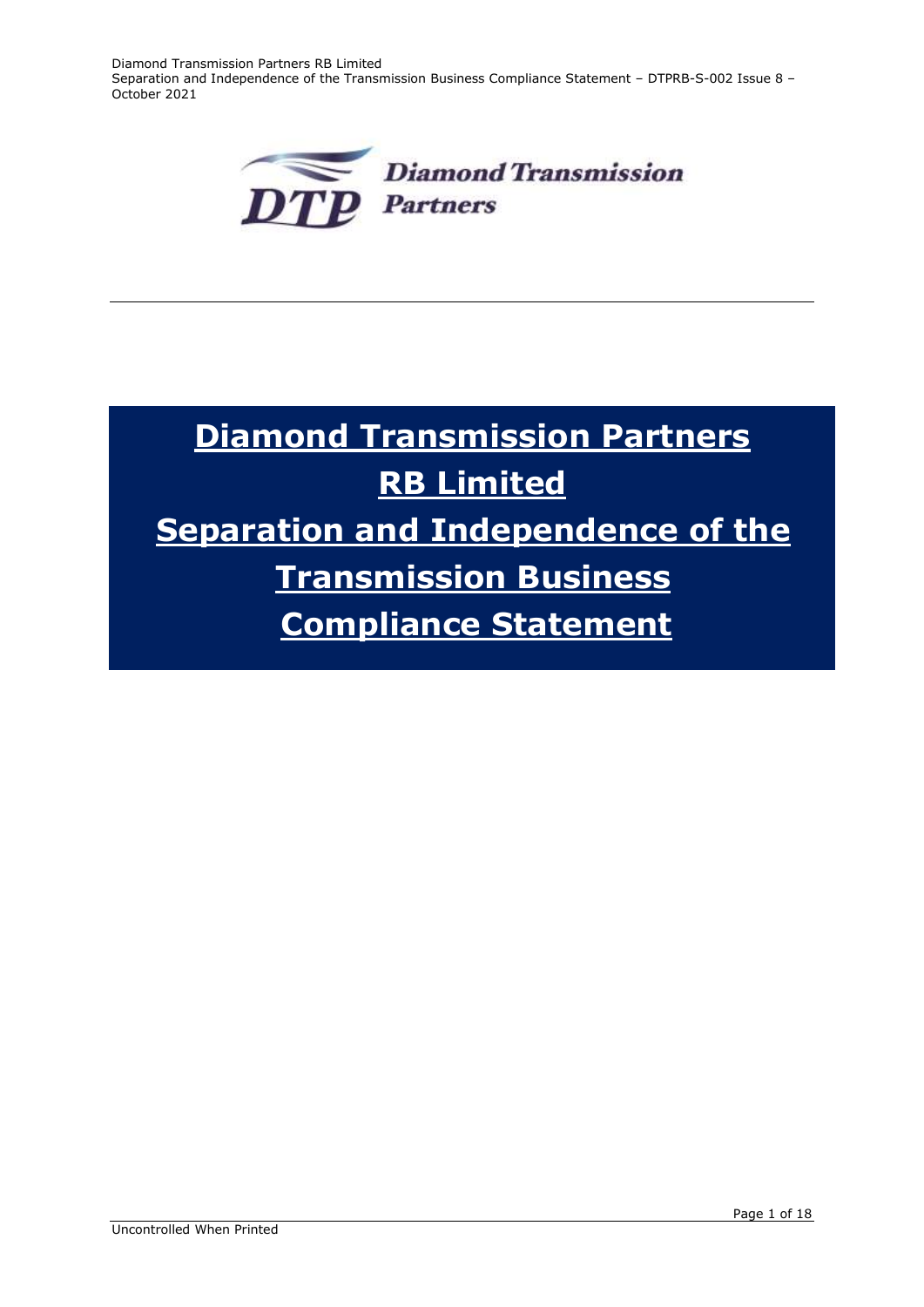## **Document History**

| <b>Issue</b> | <b>Date</b> | <b>Summary of Changes /</b><br><b>Reasons</b>                                                                                                                               | Author(s)              | <b>Approved By</b><br>(Inc. Job<br>Title) |
|--------------|-------------|-----------------------------------------------------------------------------------------------------------------------------------------------------------------------------|------------------------|-------------------------------------------|
| $\mathbf{1}$ | 25/10/19    | First issue incorporating Ofgem's<br>comments as stated in their<br>email dated 21/12/18.                                                                                   | Tawanda<br>Gwatinyanya | The Board                                 |
| 2            | 12/08/20    | Updated structure to account for<br>Sun Life and MC's acquisition of<br>Eneco and OVO. DTPG and<br>DTPWE added. Headings 11 and<br>12 corrected.                            | Joel Matthews          | G Thornton                                |
| 3            | 28/08/20    | Updated following comments<br>from Ofgem.                                                                                                                                   | Joel Matthews          | G Thornton                                |
| 4            | 04/11/20    | Updated following comments<br>from Ofgem.                                                                                                                                   | G Thornton             | The Board                                 |
| 5            | 04/01/21    | Updated following comments<br>from Ofgem.                                                                                                                                   | G Thornton             | The Board                                 |
| 6            | 12/02/21    | Updated following comments<br>from Ofgem dated 26 January<br>2021.                                                                                                          | G Thornton             | The Board                                 |
| 7            | 31/03/21    | Updated following comments<br>from Ofgem dated 04 March<br>2021, the addition of Hornsea<br>One and the deletion of<br>Infrastructure Investments<br>Holdings Limited (UK). | G Thornton             | The Board                                 |
| 8            | 26/10/21    | IRCP TRIG fund amended and<br>InfraRed Fund $V - 5$ added.                                                                                                                  | G Thornton             | The Board                                 |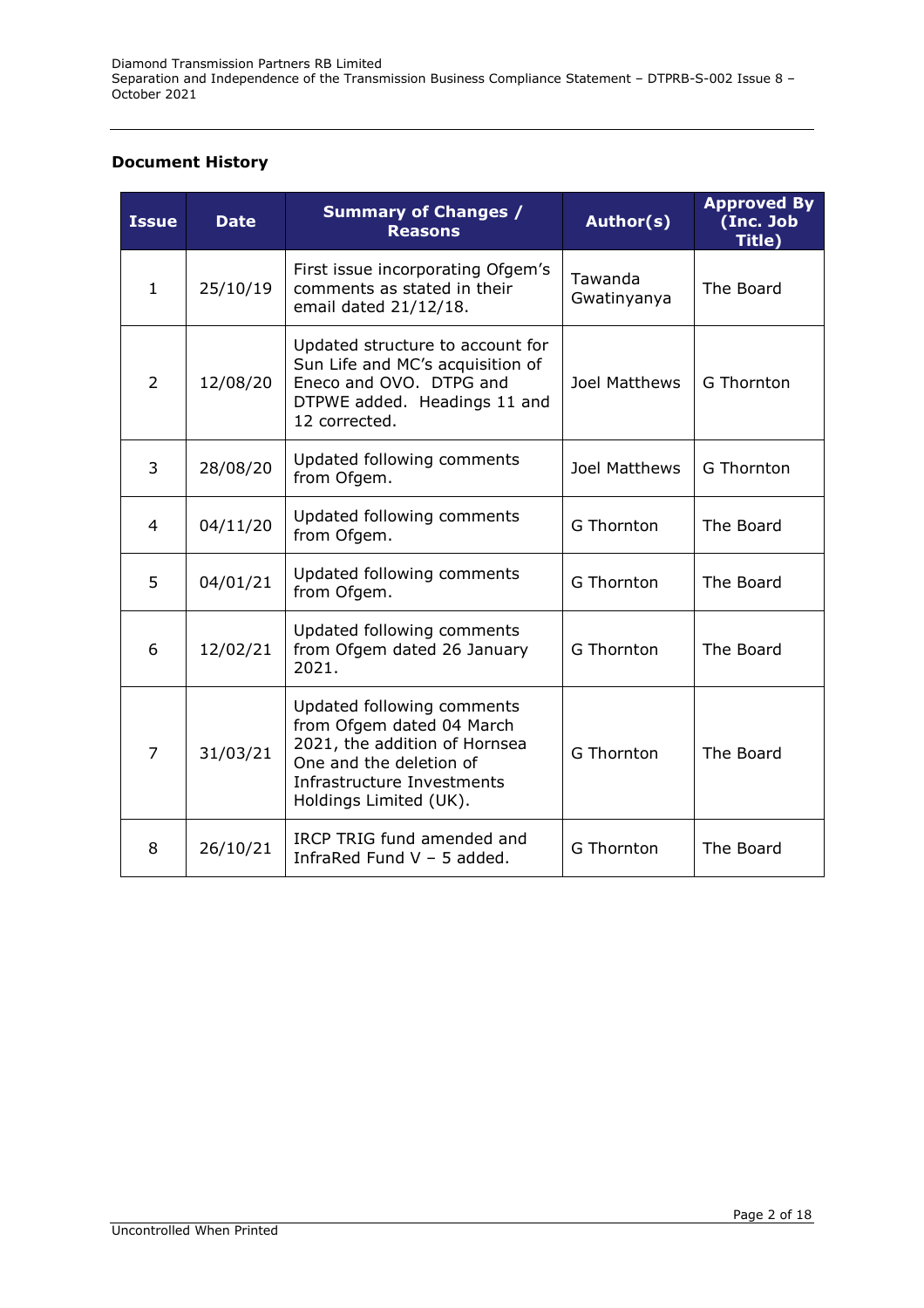# **TABLE OF CONTENTS**

| $\mathbf 1$             |                                                               |
|-------------------------|---------------------------------------------------------------|
| $\overline{2}$          |                                                               |
| 3                       |                                                               |
| 4                       |                                                               |
| 5.                      | <b>CONDUCT OF THE TRANSMISSION BUSINESS (AMENDED STANDARD</b> |
| 6                       | SEPARATION AND INDEPENDENCE OF THE TRANSMISSION BUSINESS      |
| $\overline{\mathbf{z}}$ | COMPLIANCE OFFICER (AMENDED STANDARD CONDITION E12-C4)12      |
| 8                       | PROHIBITION OF CROSS SUBSIDIES (STANDARD CONDITION E6) 13     |
| $\boldsymbol{9}$        | RESTRICTIONS ON ACTIVITY AND FINANCIAL RING FENCING (STANDARD |
|                         |                                                               |
|                         | 11 INVESTIGATION OF COMPLAINTS REGARDING COMPLIANCE WITH THIS |
|                         |                                                               |
|                         |                                                               |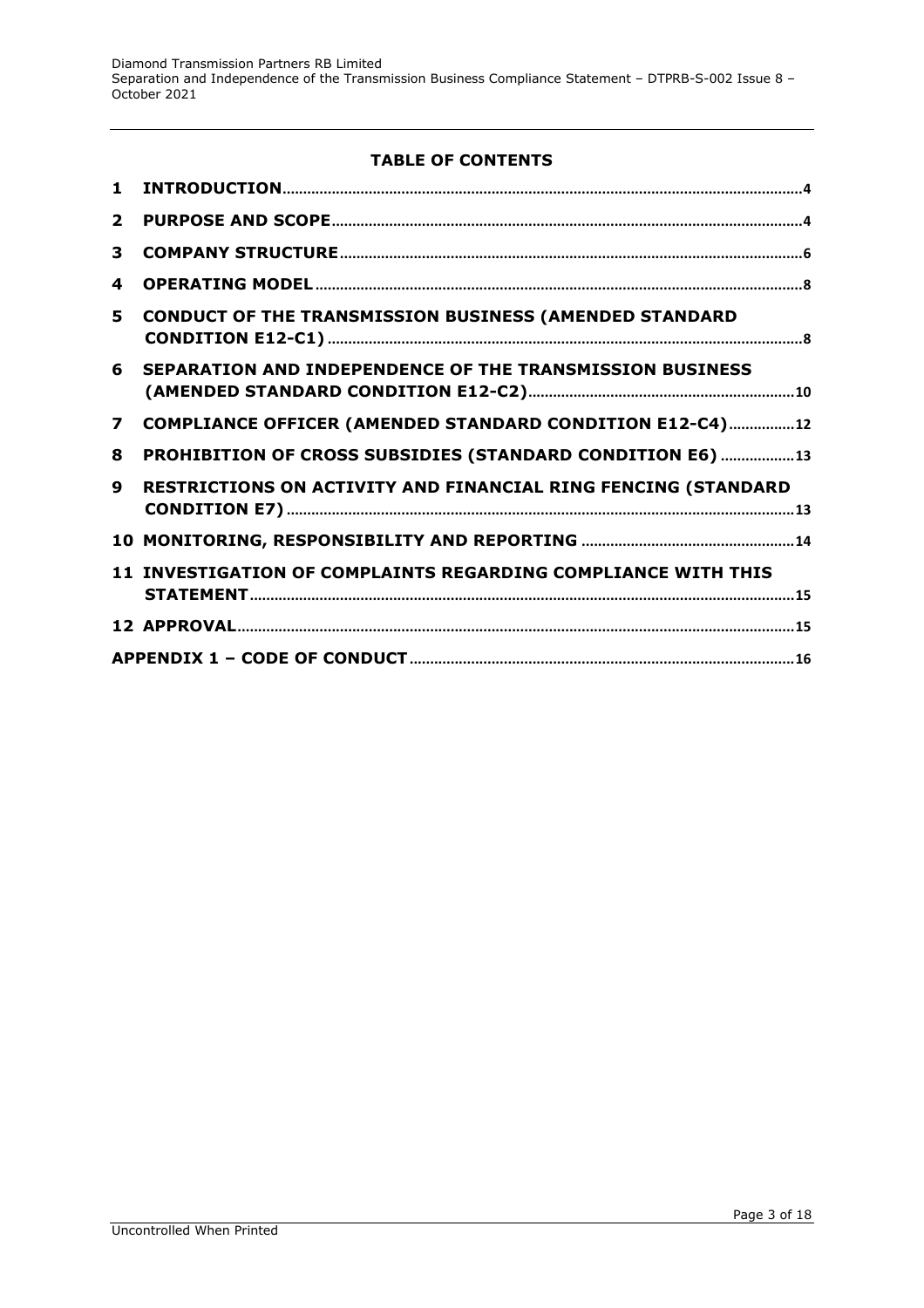# <span id="page-3-0"></span>**1 INTRODUCTION**

- 1.1 This Separation and Independence of the Transmission Business Statement of Compliance (the "**Statement**") is prepared pursuant to Amended Standard Condition E12-C2 (Separation and Independence of the Transmission Business) of the Offshore Electricity Transmission Licence as granted to Diamond Transmission Partners RB Limited (the "**Licensee**") (registered in England with number 10457056) whose registered office is: Mid City Place 71 High Holborn London WC1V 6BA, under section 6(1)(b) of the Electricity Act 1989.
- 1.2 The Statement has been prepared to secure compliance with paragraphs 1, 2, 4, 5 and 6 of Amended Standard Condition E12-C2 of the Offshore Electricity Transmission Licence (the "**Licence**") held by the Licensee.
- 1.3 It is a requirement of the Licensee to have in place this Statement (as approved by the Gas and Electricity Markets Authority ("the **Authority**")) within 30 days of the Licence grant (or as otherwise directed by the Authority) and to maintain at all times the required systems of control and governance that are described in this Statement.

# <span id="page-3-1"></span>**2 PURPOSE AND SCOPE**

- 2.1 The purpose of this Statement is to describe the practices, procedures and systems which the Licensee has adopted to secure compliance with its obligations under the following conditions of the Licence:
	- a. Standard Condition E6 (Prohibition of Cross-subsidies);
	- b. Standard Condition E7 (Restriction on Activity and Financial Ring Fencing);
	- c. Amended Standard Condition E12–C1 (Conduct of the Transmission Business);
	- d. Amended Standard Condition E12–C2 (Separation and Independence of the Transmission Business;
	- e. Amended Standard Condition E12-C3 (Restriction on use of certain information); and
	- f. Amended standard condition E12-C4 (Appointment of Compliance Officer) (the "**Relevant Duties**").
- 2.2 The Licensee is required to revise this Statement when circumstances change such that this Statement no longer secures compliance with its licence obligations detailed in paragraph 2.1.
- 2.3 Any revisions to this Statement shall only become effective once the Authority has approved the revised Statement.
- 2.4 This Statement sets out how the Licensee shall:
	- a. Maintain appropriate managerial and operational independence of the Licensee in undertaking its activities under the Licence, from any Associated Business as required by Amended Standard Condition E12–C2 paragraph 4(a).
	- b. Ensure that the Transmission Business shall not give any cross-subsidy to, or receive any cross-subsidy from, any other business of the Licensee or of an Affiliate or Related Undertaking of the Licensee as required by Standard Condition E6.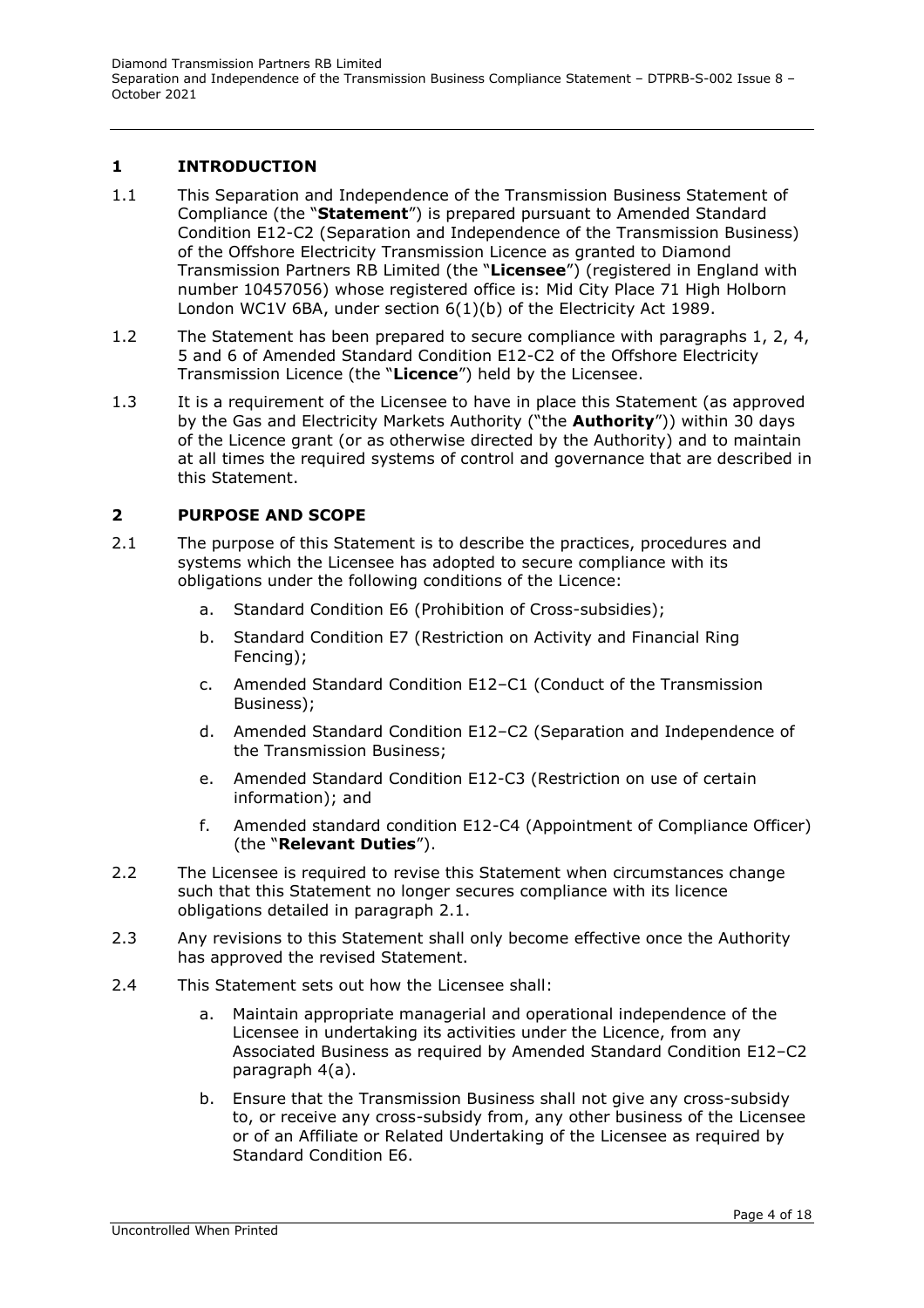- c. Not conduct any business or carry on any activity other than the Transmission Business, save as provided for by paragraphs 3 and 4 of Standard Condition E7.
- d. Conduct its Transmission Business in the manner best calculated to secure that, in complying with its obligations under the Licence:
	- i. the Licensee;
	- ii. any Affiliate or Related Undertaking of the Licensee;
	- iii. any user of the National Electricity Transmission System; and
	- iv. any other Transmission Licensee.

obtains no unfair commercial advantage including, in particular, any such advantage from a preferential or discriminatory arrangement, being, in the case of such an advantage accruing to the Licensee, one in connection with a business other than its Transmission Business as required under Amended Standard Condition E12–C1 paragraph 1.

- e. As required under Amended Standard Condition E12–C1 paragraph 2, except insofar as the Authority may direct, secure and procure separate premises, equipment, systems for recording and storing data, facilities, staff, and property from:
	- i. those owned by the System Operator responsible for co-ordinating and directing the flow of electricity onto or over the National Electricity Transmission System; and
	- ii. those owned by any Associated Business of the Licensee that is authorised to generate or supply electricity.
- f. As required under Amended Standard Condition E12-C2 paragraph 4(b) except insofar as the Authority consents to the Licensee not doing so, ensure:
	- i. any Associated Business of the Licensee that is the System Operator responsible for co-ordinating and directing the flow of electricity onto or over the National Electricity Transmission System; and
	- ii. any Associated Business of the Licensee that is authorised to generate or supply electricity, shall not use or have access to:
		- $\circ$  premises or parts of premises occupied by persons engaged in, or engaged in respect of, the management or operation of the Transmission Business or any External Transmission Activities;
		- o systems for the recording, processing or storage of data to which persons engaged in, or engaged in respect of, the management or operation of the Transmission Business or any External Transmission Activities also have access;
		- o equipment, facilities or property employed for the management or operation of the Transmission Business or any External Transmission Activities; or
		- $\circ$  the services of persons who are (whether or not as their principal occupation) engaged in, or in respect of, the management or operation of the Transmission Business or any External Transmission Activities; and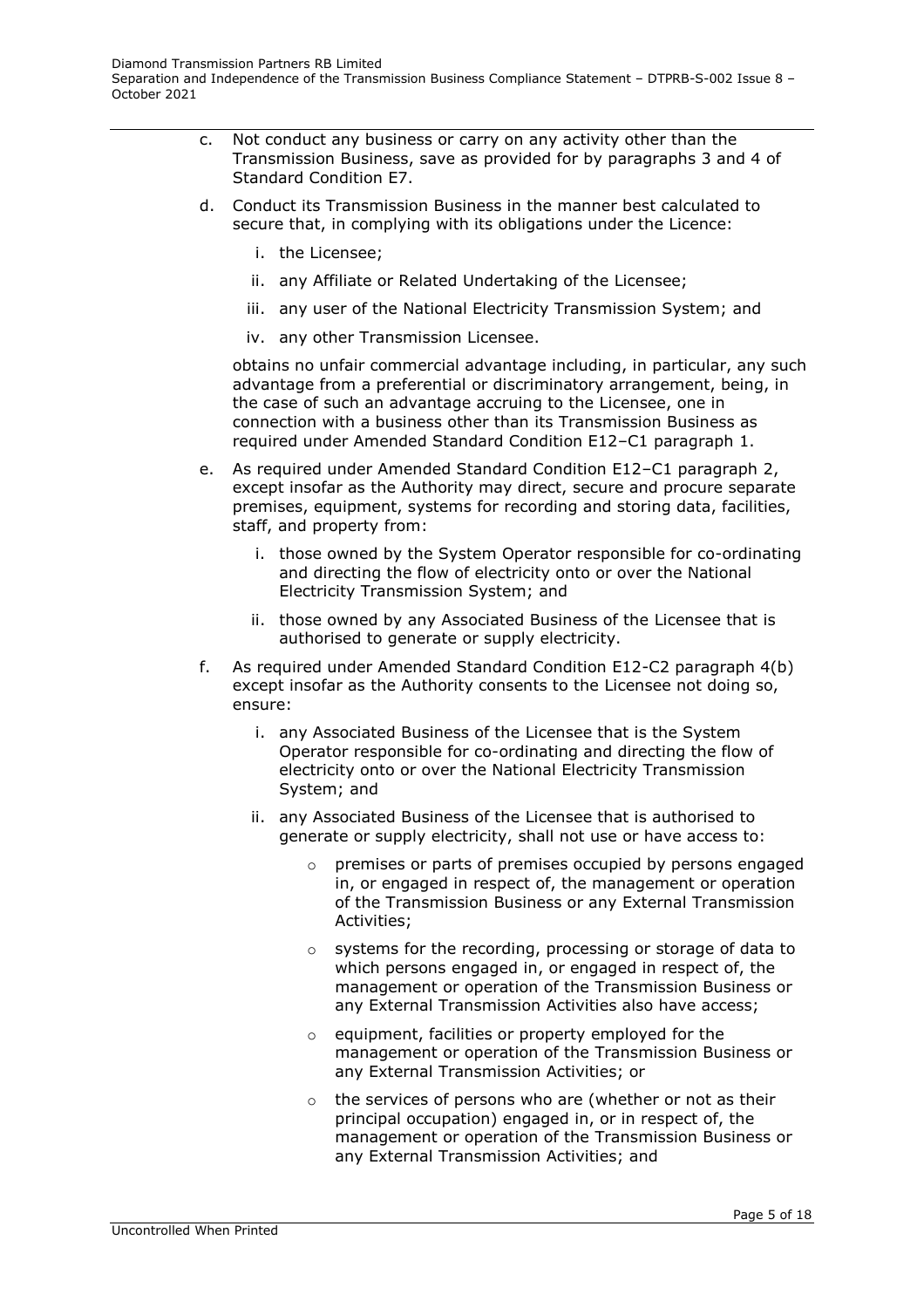- iii. it can and does, insofar as is legally possible, prevent any person who has ceased to be engaged in, or in respect of, the management or operation of the Transmission Business from being engaged in, or in respect of, the activities of any Associated Business of the Licensee until the expiry of an appropriate time from the date on which he ceased to be engaged by the Transmission Business, where that Associated Business is either:
	- o the System Operator responsible for co-ordinating and directing the flow of electricity onto or over the National Electricity Transmission System; or
	- o authorised to generate or supply electricity.
- g. As required under Amended Standard Condition E12-C3 paragraph 2 the Licensee shall not (and shall procure that its Affiliates and Related Undertakings shall not) disclose or authorise access to Confidential Information.
- h. As required under Amended Standard Condition E12-C4 paragraph 1 the Licensee shall, following consultation with the Authority, appoint a competent person (who shall be known as the "**Compliance Officer**") for the purpose of facilitating compliance by the Licensee with paragraph 2.1 of this statement.
- i. Put in place and at all times maintain such systems of control and other governance arrangements which are necessary to ensure that the Licensee complies with its obligations contained in Standard Condition E6, Standard Condition E7, Amended Standard Condition E12-C1 and Amended Standard Condition E12–C2.

## <span id="page-5-0"></span>**3 COMPANY STRUCTURE**

- 3.1 The Licensee is a wholly owned subsidiary of Diamond Transmission Partners RB (Holdings) Limited (the "**Parent Company**"). The Licensee was incorporated on 01 November 2016 and the Parent Company was incorporated on 31 October 2016. The Licensee was granted an offshore transmission licence to own and operate the Race Bank offshore electricity transmission system on 10 October 2019 (the "**Financial Close Date**").
- 3.2 The Licensee will comprise three ultimate shareholders (see Figure 3.1):
	- a. Mitsubishi Corporation ("**MC**"), through its wholly owned subsidiaries Diamond Transmission Corporation Limited ("**DTC**") and Diamond Transmission UK Limited ("**DTUK**") owns 51% of the shares; and
	- b. Sun Life Financial Inc. ("**SLF**") and InfraRed Capital Partners (Management) LLP ("**IRCPMLLP**") owns 49% of the shares, via SLF's wholly owned subsidiary InfraRed (UK) Holdco 2020 Limited ("**IR(UK)H**") owning 80% and IRCPMLLP owning 20% of InfraRed Partners LLP ("**IRPLLP**"), which wholly owns InfraRed Capital Partners (Holdings) Limited ("**IRCPHL**"), which wholly owns InfraRed Capital Partners Limited ("**IRCPL**"), which wholly owns Infrastructure Investments General Partner Limited ("**IIGPL**"), which has the 100% legal ownership of Infrastructure Investments Trafalgar Limited ("**IITL**"), which wholly owns Infrastructure Investments OFTO1 Limited ("**IIO1L**");

HICL Infrastructure Plc ("**HICL**"), via its wholly owned subsidiary HICL Infra.2 SARL owns the beneficial interest in 49% of the shares via the 100% beneficial ownership of IITL.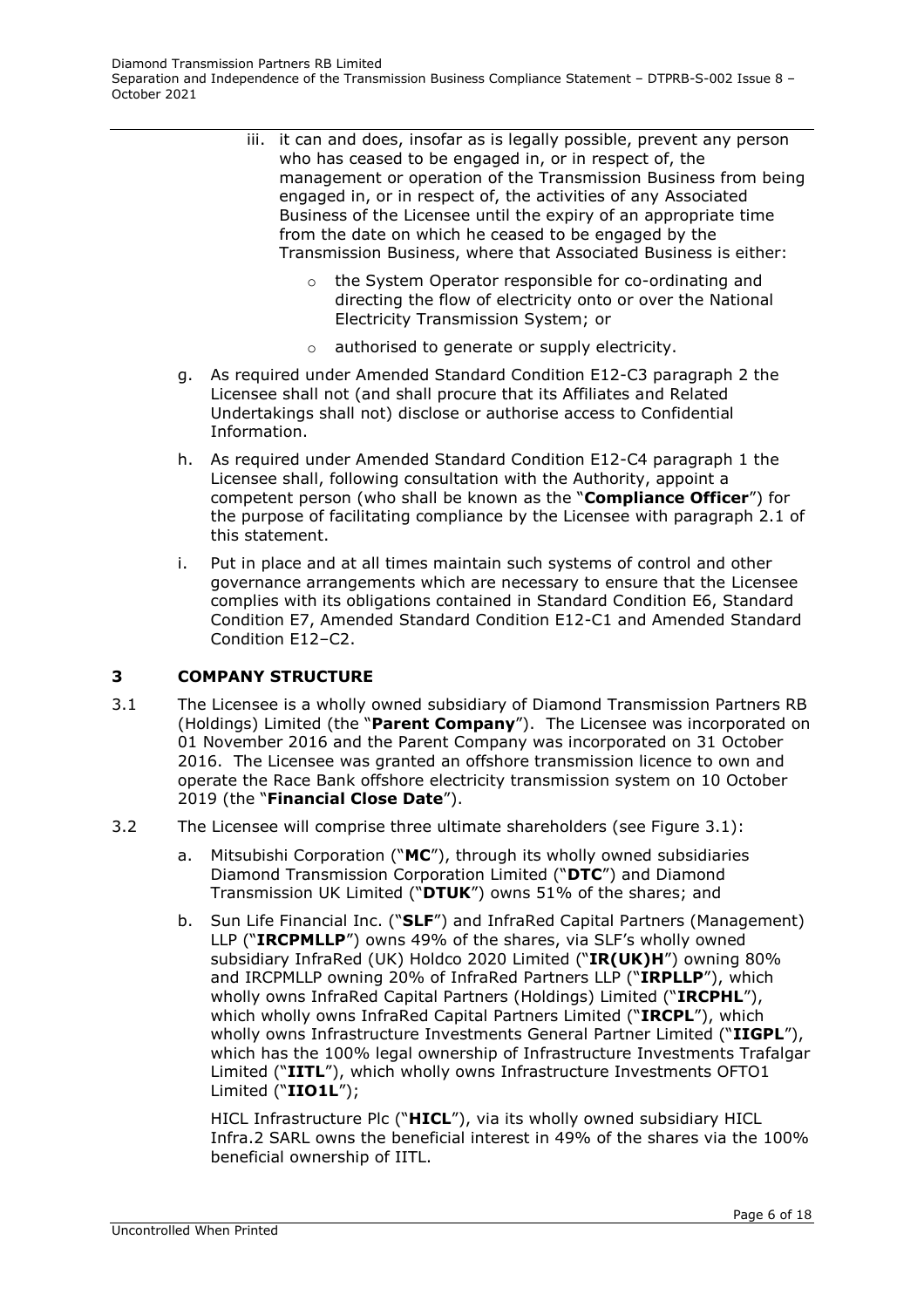- 3.3 MC wholly owns Diamond Generation Europe Limited ("**DGE**"). DGE has a 33.4% stake in the Moray Firth Offshore Wind Farm ("**MFOW**") which holds an electricity generation licence. MC also owns a 20% stake in the energy supply company OVO Energy ("**OVO**") which holds an electricity supply licence. Finally MC also owns 80% of the shares in Eneco Groep N.V. ("**Eneco**"). The Licensee operates independently from DGE, Eneco, OVO and MFOW.
- 3.4 IRCPL is the Fund Manager for 'The Renewables Infrastructure Group' ("**TRIG**"), the London Stock Exchange listed renewables infrastructure fund. TRIG owns in excess of 50 wind and solar p.v. projects of which several have a generation licence. In addition, IRCPL is the Fund Manager for InfraRed Fund V - 5 where several projects have a generation licence. The Licensee operates independently from TRIG and InfraRed Fund V - 5.
- 3.5 Sun Life Financial Inc. does not control any entities that undertake a System Operator role or generates or supplies electricity.
- 3.6 DTUK owns 50% of the Blue Transmission Investments ("**BTI**"). BTI has 100% indirect equity interests in Blue Transmission Walney 1 Limited, Blue Transmission Walney 2 Limited, Blue Transmission Sheringham Shoal Limited and Blue Transmission London Array Limited which each hold an offshore electricity transmission licence to operate an offshore electricity transmission system, together ("the **Blue Transmission OFTOs**").
- 3.7 DTUK and IIO1L each owns 50% of Diamond Transmission Partners BBE Limited ("**DTPBBE**") and 51% and 49% respectively in Diamond Transmission Partners Galloper Limited ("**DTPG**") and Diamond Transmission Partners Walney Extension Limited ("**DTPWE**"), in addition, DTUK owns 20% in Diamond Transmission Partners Hornsea One Limited ("**DTPH**") which each hold an offshore electricity transmission licence to operate an offshore electricity transmission system, together ("the **DTP OFTOs**").
- 3.8 All relevant DTUK staff as shareholders and directors of Blue Transmission OFTOs and DTP OFTOs are aware of the Separation and Independence of the Transmission Business Compliance Statement of the relevant BTI, DTPBBE, DTPG, DTPWE and DTPH company. The Licensee operates independently from the Blue Transmission OFTOs and DTP OFTOs.



## **Figure 3.1 – The Licensee Structure**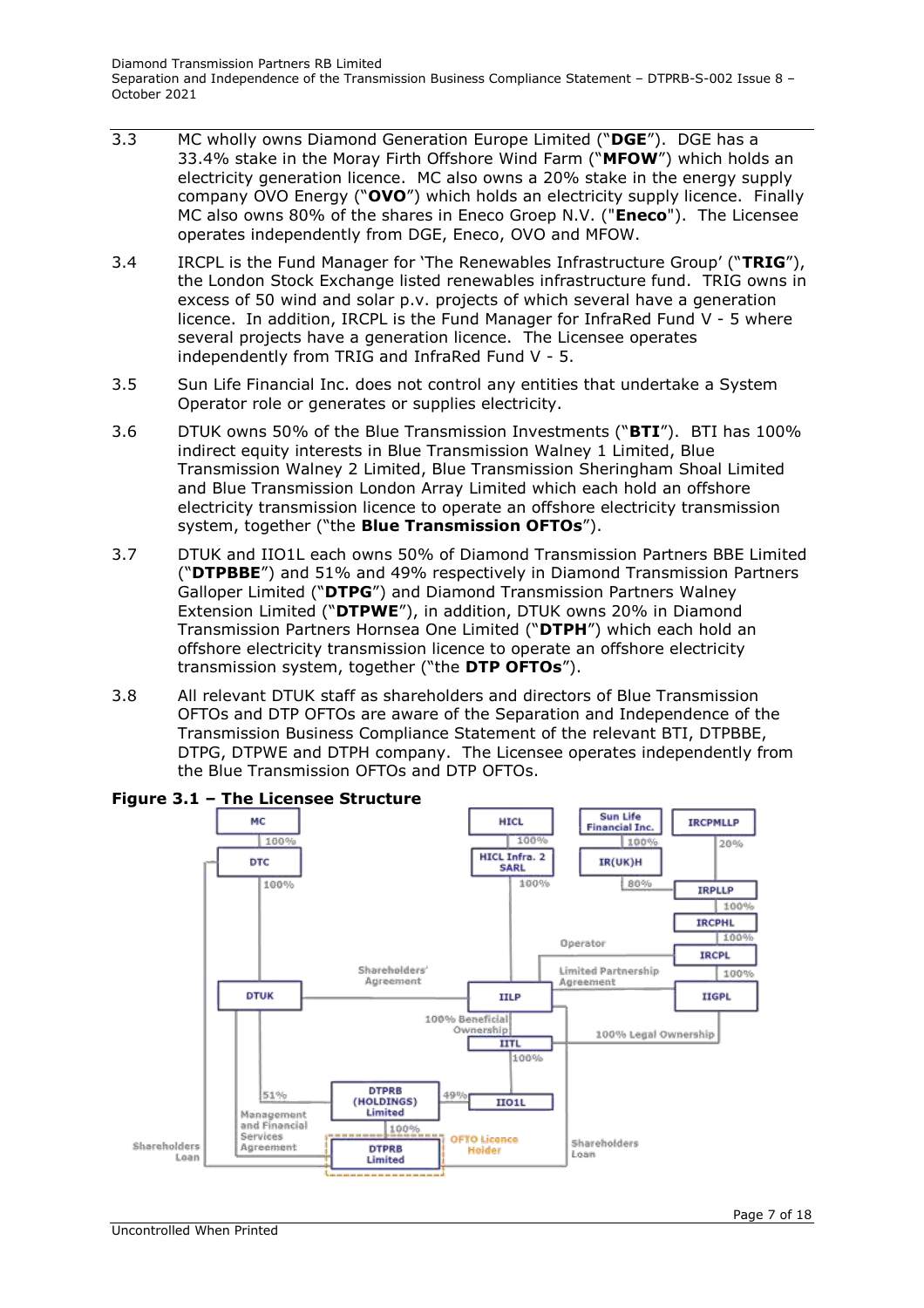# <span id="page-7-0"></span>**4 OPERATING MODEL**

- 4.1 The Licensee primarily operates and maintains its offshore electricity transmission system through a series of bilateral contractual arrangements with independent third parties.
- 4.2 Consistent with the operating model described in paragraph 4.1, the management of the operations of the Licensee is undertaken in-house by DTUK via a Management and Financial Services Agreement ("**MFSA**").
- 4.3 The provider of operating and maintenance services ("**O&M**") to maintain and operate the transmission assets of the Licensee is Renewable Energy Systems Limited ("**RES**").



# **Figure 4.1 – The Licensee Operating Model (Simplified)**

## <span id="page-7-1"></span>**5 CONDUCT OF THE TRANSMISSION BUSINESS (AMENDED STANDARD CONDITION E12-C1)**

## 5.1 **Obtaining no unfair commercial advantage**

- 5.1.1 In accordance with Amended Standard Condition E12–C1 paragraph 1, the Licensee is required, as referenced above, to conduct its Transmission Business in the manner best calculated to secure that, in complying with its obligations under the Licence:
	- a. the Licensee;
	- b. any Affiliate or Related Undertaking of the Licensee;
	- c. any user of the National Electricity Transmission System; and
	- d. any other Transmission Licensee.

obtains no unfair commercial advantage including, in particular, any such advantage from a preferential or discriminatory arrangement, being, in the case of such an advantage accruing to the Licensee, one in connection with a business other than its Transmission Business.

- 5.1.2 The Licensee has put in place a Code of Conduct that applies to employees of DTUK and IRCPL (directors and in the case of DTUK providers of management and financial services to the Licensee).
- 5.1.3 The Code of Conduct explains and requires those subject to the Code of Conduct to carry out their duties, tasks and other activities in such a manner as to secure compliance with certain obligations under the Licence and in particular,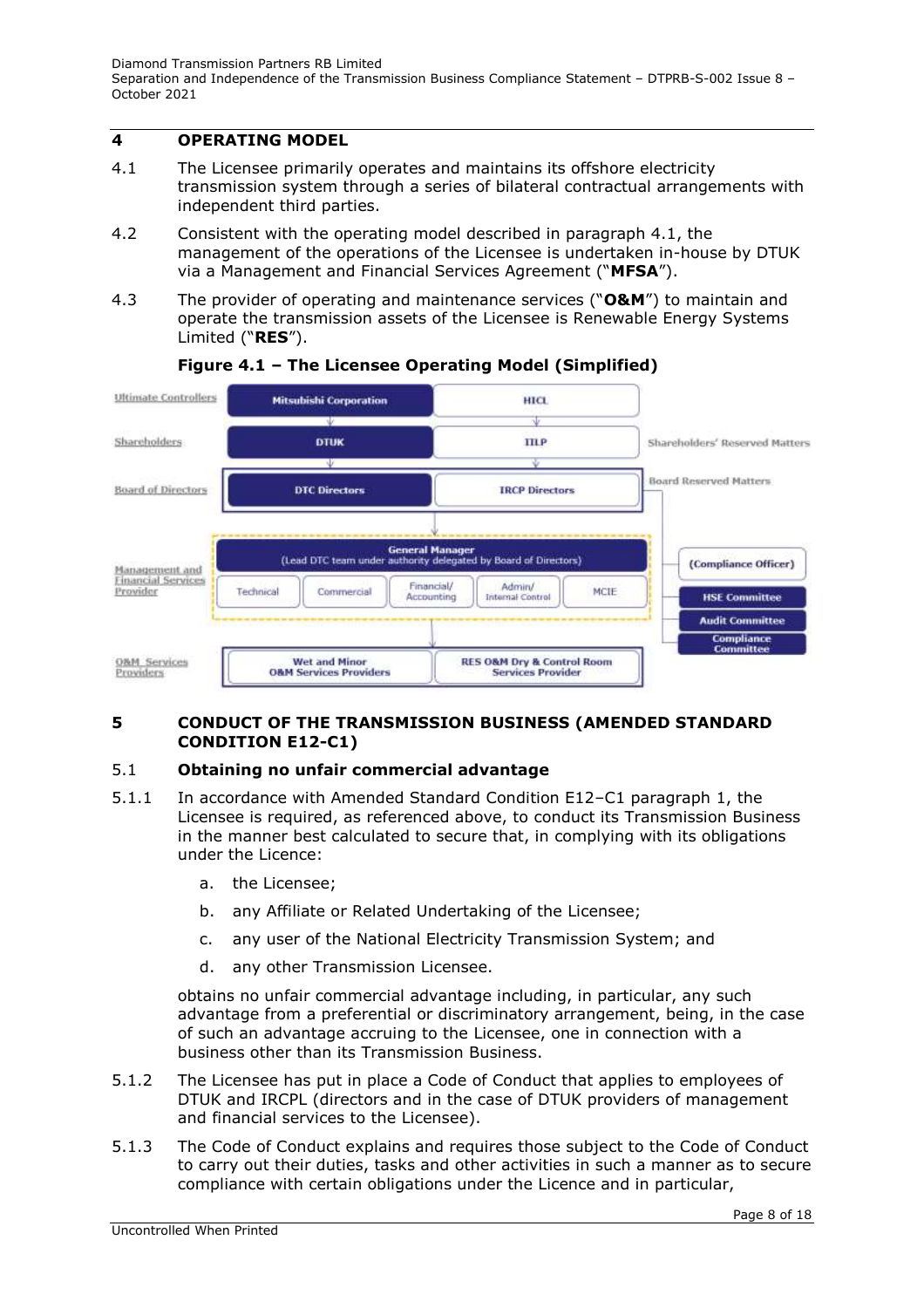compliance with Amended Standard Condition E12-C1 as to the conduct of the Transmission Business.

- 5.1.4 The Licensee has in place certain procurement procedures to ensure that the Licensee procures goods and services in an efficient and cost effective manner. Authorisation for procurement events take place at different value levels and are designed to prevent unauthorised, non-compliant behaviour. The procurement process is administered by DTUK. Material contracts require the Licensee's board approval.
- 5.1.5 Management and financial services are provided to the Licensee by DTUK. Fees in respect of such management and financial services are negotiated at armslength and on normal commercial terms.
- 5.1.6 The Licensee's directors are required to declare any potentially conflicting interest at each board meeting and understand their fiduciary duties to the Licensee under both company law and the Licence. The Licensee directors understand that their fiduciary duty to the Licensee, as Licensee, is distinct from that of any other company including those that hold a transmission licence. Decisions taken by the Licensee's board have regard to these fiduciary duties.
- 5.1.7 The Licensee directors receive such training and support as required to ensure that they understand their obligations to the Licensee - see paragraph 6.1.4.
- 5.1.8 The Licensee's board, its compliance committee and Compliance Officer monitor compliance with Amended Standard Condition E12–C1.

#### 5.2 **Premises, equipment, systems for recording and storing data, facilities, staff and property**

- 5.2.1 In accordance with Amended Standard Condition E12–C1 paragraph 2, the Licensee is required, except insofar as the Authority may direct, to secure and procure separate premises, equipment, systems for recording and storing data, facilities, staff, and property from:
	- a. those owned by the System Operator responsible for co-ordinating and directing the flow of electricity onto or over the National Electricity Transmission System; and
	- b. those owned by any Associated Business of the Licensee that is authorised to generate or supply electricity.
- 5.2.2 The Licensee does not and does not intend to share any resources with any Transmission Licensee that holds a co-ordination licence and is responsible for co-ordinating and directing the flow of electricity onto or over the National Electricity Transmission System. The Licensee owns, rents, or otherwise has access to premises, equipment, and systems for recording and storing data, facilities and staff independent of such a Licensee.
- 5.2.3 Whilst the Licensee's ultimate parent companies own or manage businesses and projects that are authorised to generate electricity or supply electricity, the Licensee does not share resources (in the case of MC, with DGE, OVO, Eneco, MFOW and in the case of HICL / Sun Life Financial Inc. / IRCPMLLP, with TRIG and InfraRed Fund V **-** 5). Consequently, the Licensee is fully compliant with Amended Standard Condition E12–C1 paragraph 2.
- 5.2.4 The Licensee directors will monitor compliance with the obligations of Amended Standard Condition E12–C1 paragraph 2 in the light of any change in circumstances.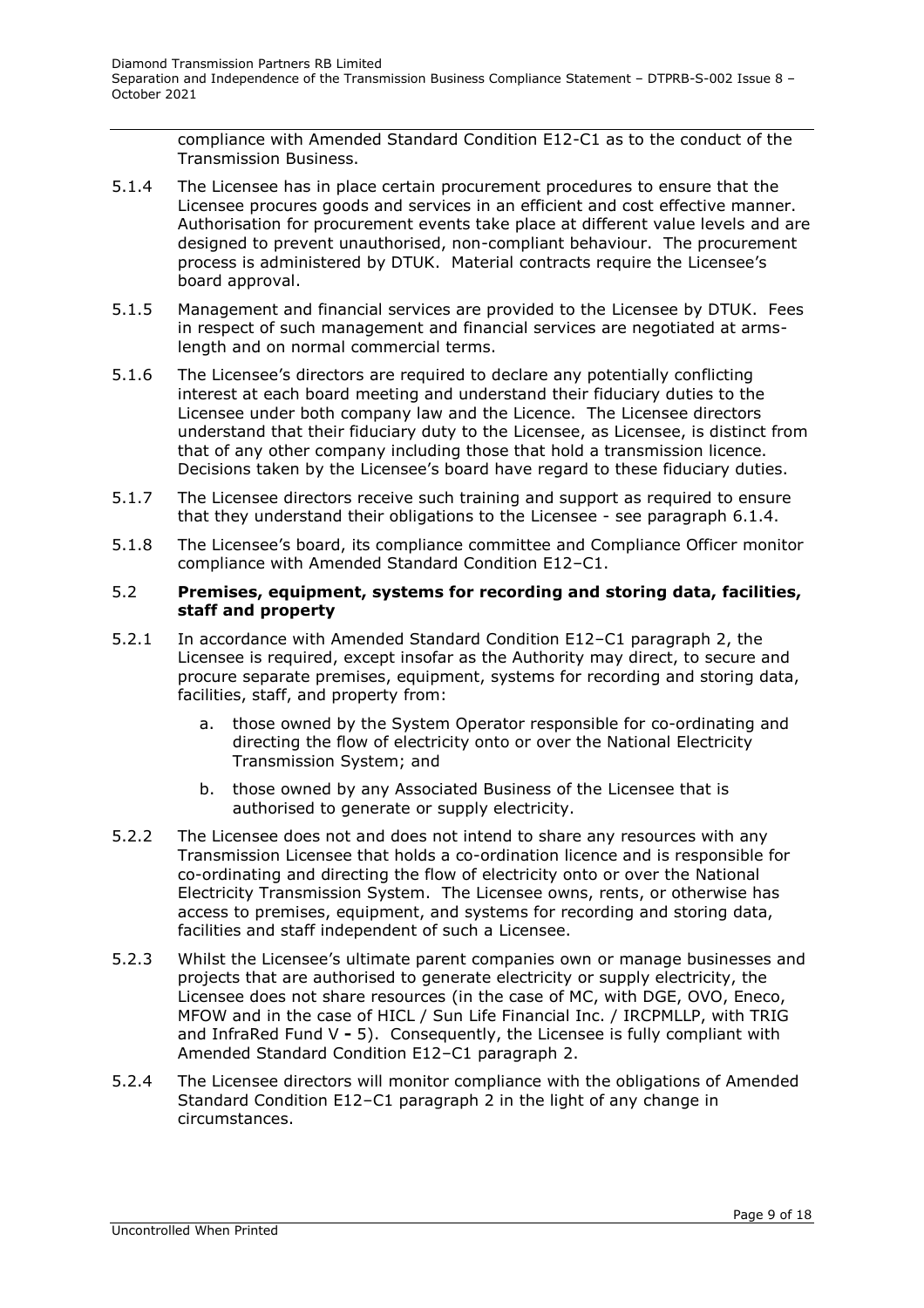## <span id="page-9-0"></span>**6 SEPARATION AND INDEPENDENCE OF THE TRANSMISSION BUSINESS (AMENDED STANDARD CONDITION E12-C2)**

#### 6.1 **Managerial and operational independence of the Licensee**

- 6.1.1 In order to maintain the requisite managerial and operational independence of the Licensee, the Licensee and its Parent Company have been established as legally separate companies, each with their own separate board of directors.
- 6.1.2 Other than as previously stated in paragraph 3.3 and 3.4 no Affiliate or Related Undertaking of the Licensee is authorised to generate, distribute, or supply electricity, or to provide meter reading or meter related services.
- 6.1.3 Amended Standard Condition E12–C2 (paragraphs 5 and 6) imposes the following obligations on the Licensee:
	- a. The Licensee is required to establish separate boards of directors for the Transmission Business and for any Associated Businesses; and
	- b. Each member of such boards of directors or executives for Associated Businesses who is also a director of the offshore Transmission Business shall fulfil their role in relation to the taking of such decisions as if he or she were a director of a legally incorporated company whose sole business is the business in respect of which the board he or she is a member of has been established.
- 6.1.4 Responsive to the obligations imposed on the Licensee under Amended Standard Condition E12–C2 (paragraphs 5 and 6), and responsive to other obligations contained within the Licence including, but not limited to the appointment of a Compliance Officer in accordance with Amended Standard Condition E12-C4, the following arrangements have been put in place:
	- a. The Licensee, Parent Company, the DTP OFTOs, the Blue Transmission OFTOs, MFOW, OVO, Eneco, the relevant TRIG and InfraRed Fund V **–** 5 entities each have a separate board of directors.
	- b. The Licensee has appointed an independent Compliance Officer which together with the establishment of a compliance committee, is designed to ensure that there is appropriate corporate governance and independence of the Licensee.
	- c. The directors of the Licensee and Parent Company are required at all times to act in accordance with their fiduciary duties to that company in accordance with the requirements of company law and, in the case of the Licensee its offshore transmission licence. This means that they must discharge their duties and take all decisions as a member of the board of that company in the best interests of the business without regard to the interests of any other company or business.
	- d. The directors of the Licensee have and will continue to receive support and any training as required to ensure that they understand their obligations to the Licensee upon whose board they serve. In particular, the importance of business separation has been explained and reinforced to the directors of the Licensee and discussions have been held and will continue to be held with the Licensee directors regarding the importance of compliance with the obligations of the Licence generally and in respect of business separation in particular – both with the management and the independent Compliance Officer.

## 6.2 **Staff, premises, IT and other facilities**

6.2.1 As referenced under paragraph 2.4 f) the Licensee is not permitted to share certain resources with particular entities unless the Licensee has been allowed to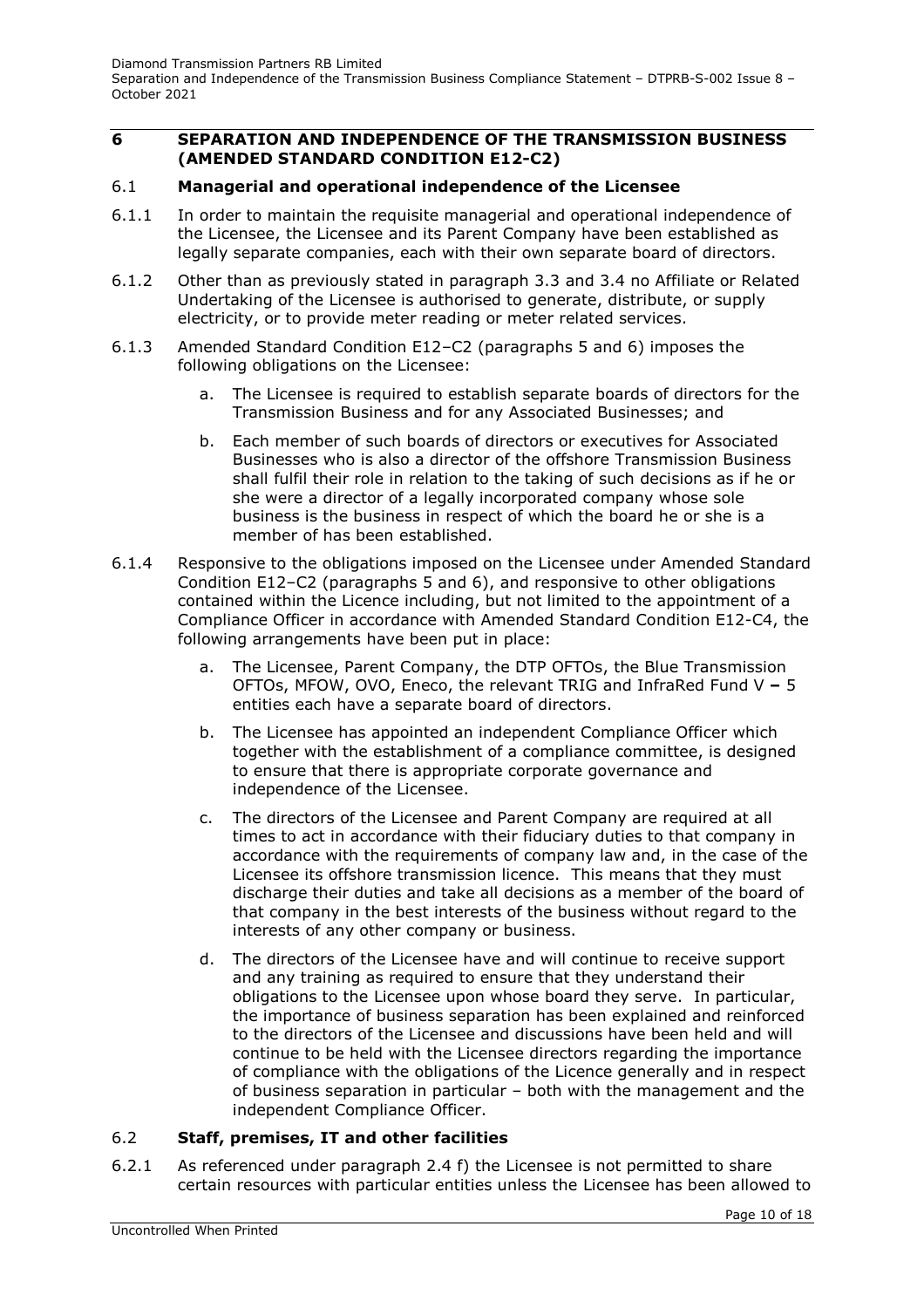do so by the Authority. The entities that are not permitted to share or use certain resources (except where permitted to do so by the Authority) are as follows:

- a. a Transmission Licensee that holds a co-ordination licence and is responsible for co-ordinating and directing the flow of electricity onto or over the National Electricity Transmission System; and
- b. any Associated Business of the Licensee that is authorised to generate or supply electricity.
- 6.2.2 The Licensee and Parent Company does not share any resources with any entity (including Associated Businesses) that meets the operating characteristics described in paragraph 6.2.1. Furthermore, based on the current plans of the Licensee the directors do not expect this situation to change. Consequently the Licensee is compliant with the conditions of Amended Standard Condition E12-C2 paragraph 4(b) (i) and (ii).
- 6.2.3 The directors will monitor the future activities and plans of the Licensee, affiliates and their controlling companies, to ensure that it remains compliant with the conditions of Amended Standard Condition E12–C2 paragraph 4(b) (i) and (ii).
- 6.2.4 Amended Standard Condition E12–C2 paragraph 4 (b) (iii) requires the Licensee to ensure that it can and does, insofar as is legally possible, prevent any person who has ceased to be engaged in, or in respect of, the management or operation of the Transmission Business from being engaged in, or in respect of, the activities of any Associated Business of the Licensee until the expiry of an appropriate time from the date on which he ceased to be engaged by the Transmission Business, where that Associated Business is either:
	- a. the System Operator responsible for co-ordinating and directing the flow of electricity onto or over the National Electricity Transmission System; or
	- b. authorised to generate or supply electricity.
- 6.2.5 The Licensee will ensure, in so far is legally possible, that any person who has ceased to be engaged in, or in respect of the management and operation of the Transmission Business from being engaged in, or in respect of, the activities of an Associated Business until the expiry of an appropriate time. The Licensee directors will monitor future activities, plans and make suitable enquiries to ensure that it remains compliant with the conditions of Amended Standard Condition E12–C2 paragraph 4(b)(iii).
- 6.2.6 The Licensee does not employ its own staff and has entered into a MFSA with DTUK (to which Blue Transmission OFTOs and the DTP OFTOs are not parties) whereby DTUK provides a range of general management and financial services to the Licensee. Blue Transmission OFTOs have separate boards of directors, do not employ any staff and have a separate Management Services Agreement ("**MSA**") and Shared Resources Agreement ("**SRA**") with Frontier Power Limited ("**FPL**") whereby FPL provide a range of general management and other shared services to Blue Transmission OFTOs. DTP OFTOs have separate boards of directors, do not employ any staff and have a separate MFSA with DTUK whereby DTUK provides a range of general management and financial services to DTP OFTOs.
- 6.2.7 All resources provided to the Licensee, Blue Transmission OFTOs, and DTP OFTOs are via totally separate service agreements as stated in paragraph 6.2.6, with no sharing of resources in normal circumstances. If resources are required to be shared in the future between the Licensee, Blue Transmission OFTOs and DTP OFTOs, this will be undertaken on a commercial arm's length basis.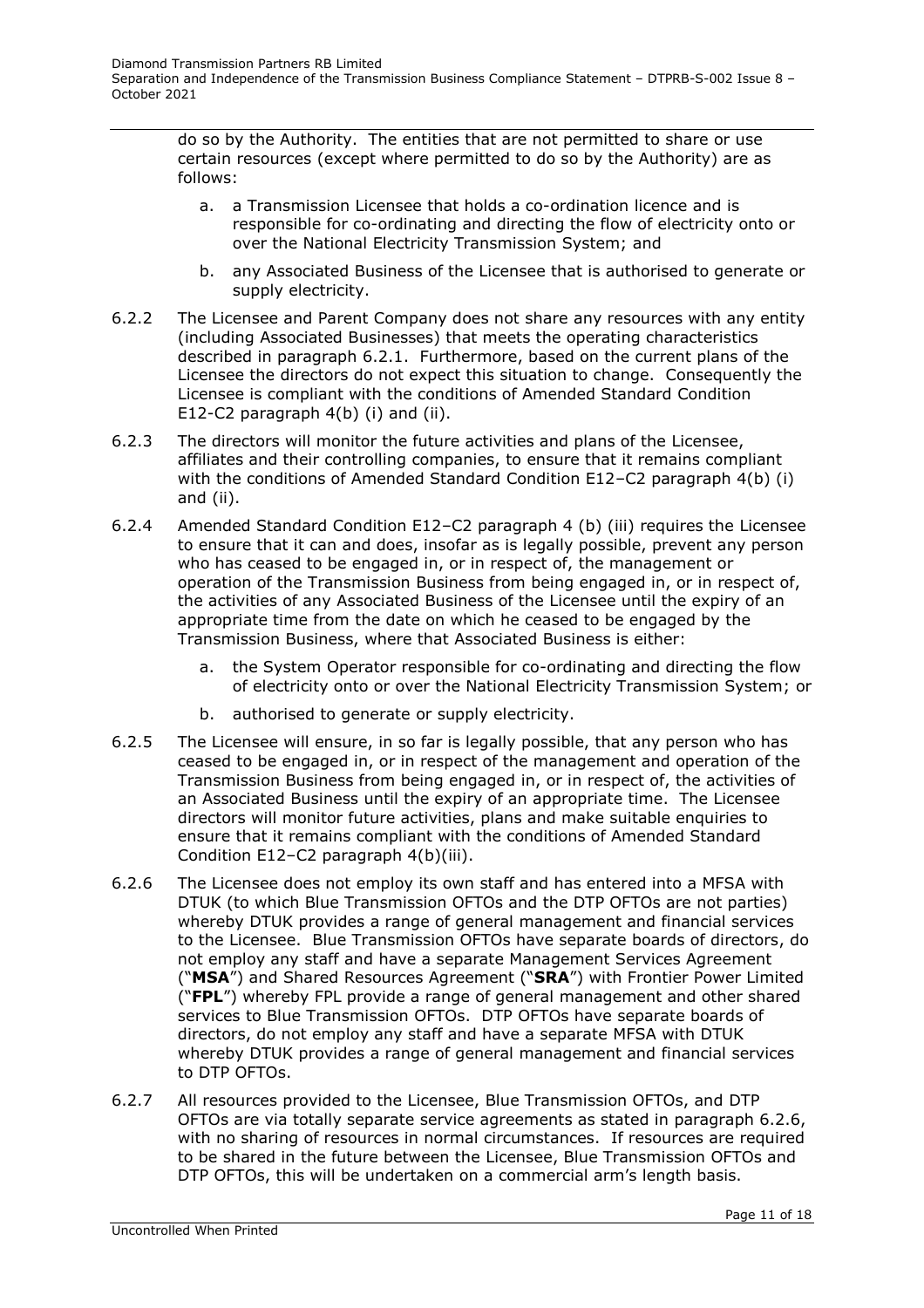- 6.2.8 The Licensee is not authorised to obtain, nor allow any Affiliate or Related Undertaking or staff from any Affiliate or Related Undertaking to obtain, an unfair commercial advantage from having shared access or use of resources related to the Licensee. Given the ownership and group structure within which the Licensee operates, the nature of the regulatory regime and the inherent low risk business model operated by the Licensee, it is the opinion of the Licensee directors that the likelihood of an unfair commercial advantage being gained by the Licensee is considered extremely low. The Licensee's Code of Conduct, described in paragraph 6.2.9, ensures that all relevant personnel are aware that the obtaining of an unfair commercial advantage is not permitted. In addition, the Compliance Officer monitors this compliance through the review of the Licensee's procedures, interviews with management, regular meetings with the Licensee board, and the review of the agenda, papers and minutes of the Licensee's board meetings.
- 6.2.9 The Licensee has implemented processes to ensure that all persons involved in the management or operation of the Licensee's Transmission Business conduct the Transmission Business in the manner best calculated to secure that the Licensee complies with the Licence conditions covered by this Statement. These processes include requiring all such persons to comply with the Code of Conduct set out in Appendix 1.
- 6.2.10 The Licensee has implemented security to premises, physical documents and IT systems, as appropriate, to secure the confidentiality of information and only allow access by authorised persons.
- 6.2.11 There are only a limited number of employees and/or consultants providing management and financial services to the Licensee. Information is only shared with those employees/consultants necessary for the performance of their duties and information (including financial information) is segregated accordingly by the use of logical access controls. Other IT controls include the use of passwords. Physical access is restricted to the premises and/or documents by the uses of keys and/or key code access.

# <span id="page-11-0"></span>**7 COMPLIANCE OFFICER (AMENDED STANDARD CONDITION E12-C4)**

- 7.1 The Licensee has, following consultation with the Authority, appointed a competent person as the "Compliance Officer" for the purpose of facilitating compliance by the Licensee with Amended Standard Condition E12–C4 of the Licence and with Standard Condition E6 (Prohibition of Cross-subsidies), Standard Condition E7 (Restriction on Activity and Financial Ring Fencing), Amended Standard Condition E12-C1 (Conduct of the Transmission Business) and Amended Standard Condition E12-C2 (Separation and Independence of the Transmission Business) and Amended Standard Condition E12-C3 (Restriction on use of certain information) (the "relevant duties").
- 7.2 The function of the Compliance Officer will be to perform the duties and tasks outlined in paragraph 7 of Amended Standard Condition E12–C4 (covering advising, monitoring, investigating and reporting on compliance matters). This will include providing relevant advice and information to the Licensee (including individual directors of the Licensee) and its compliance committee. The Compliance Officer will report annually to the compliance committee and to the Licensee board of directors. Thereafter, the Licensee will make a report to the Authority.
- 7.3 The Compliance Officer is independent of the management of the Licensee and provides an important check and balance in relation to Licensee's overall Licence compliance framework in general and specifically in relation to the issue of business separation and independence. The Compliance Officer's independence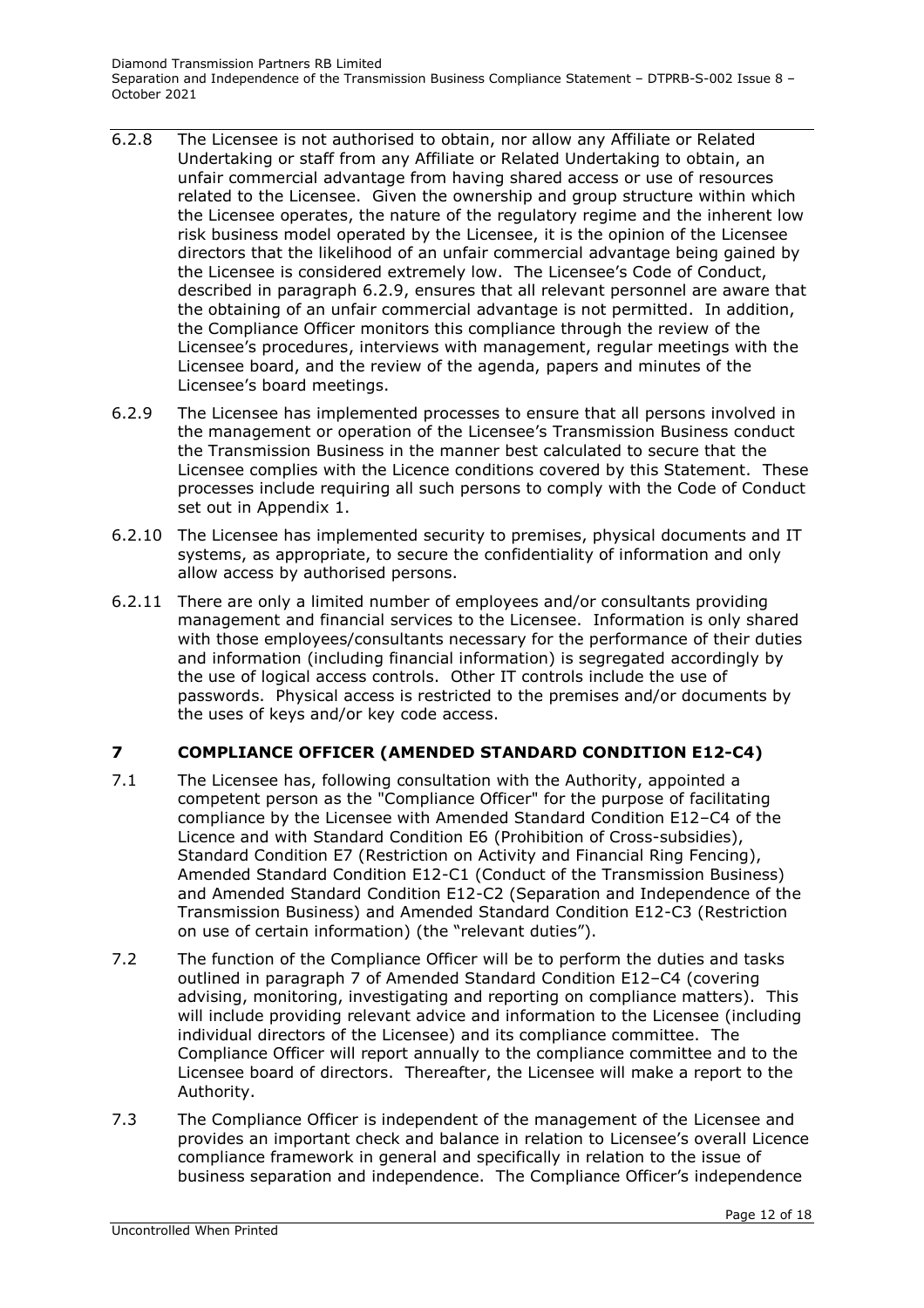from the management of the Licensee is an essential characteristic of a Compliance Officer. This characteristic allows the Compliance Officer to form an independent and objective view as to the Licensee's compliance with the Transmission Business separation requirements of the Licence, independent from any views that may be expressed by the management and the Licensee directors.

- 7.4 The Compliance Officer is able to offer independent advice to the management and directors of the Licensee in a number of areas, including:
	- a. the procedures and processes that have been put in place to achieve business separation and independence of the Transmission Business;
	- b. any interpretation of the Licence in business separation matters generally; and
	- c. to proffer advice in relation to ad-hoc issues as they arise.

## <span id="page-12-0"></span>**8 PROHIBITION OF CROSS SUBSIDIES (STANDARD CONDITION E6)**

- 8.1 Standard Condition E6 (Prohibition of Cross-subsidies) prohibits the Licensee as the Licence holder, from giving or receiving a cross-subsidy from any other business or an Affiliate or Related Undertaking of the Licensee.
- 8.2 As referred to in Section 4 Operating Model, the Licensee primarily operates and maintains its transmission system through a series of contractual arrangements with independent third parties. The nature of these arrangements means that the costs incurred by the Licensee are negotiated at market prices at the date the arrangements are entered into.
- 8.3 The Licensee contracts directly with its principal external service providers e.g. the O&M contractors with such contracts administered by DTUK as the management and financial service provider.
- 8.4 The nature of the regulatory arrangements means that the pricing of transmission services are set for the whole of the period that the Licence has been granted – 20 years. As a consequence, there is no incentive on the management, and/or any individual or individuals to intentionally receive or give a cross-subsidy to or from the Licensee or its affiliates and related undertakings as it can have no impact on the revenue of the Licensee. Finally, the governance and compliance procedures outlined in this Statement (including the Code of Conduct described in paragraph 6.2.9) that have been adopted by the Licensee give the Licensee's board assurance that they will continue to comply with this Licence obligation.

#### <span id="page-12-1"></span>**9 RESTRICTIONS ON ACTIVITY AND FINANCIAL RING FENCING (STANDARD CONDITION E7)**

- 9.1 With certain exceptions, the Licensee as the Licence holder is not permitted to conduct any business or carry on any activity other than the Transmission Business.
- 9.2 The principal exceptions to paragraph 9.1 relate to: the conduct of de minimis business (as defined in Standard Condition E7) whether carried out by the Licensee or a subsidiary created for that purpose; investments acquired in the normal course of the Licensee's treasury activities; investment in subsidiaries that have the sole purpose of carrying out financing activities; investment in entities that carry out the Transmission Business of the Licensee; and any other business activity to which the Authority has given its consent.
- 9.3 Through the operation of the MFSA to the Licensee, DTUK has to operate within certain parameters. Amongst other conditions, these operating parameters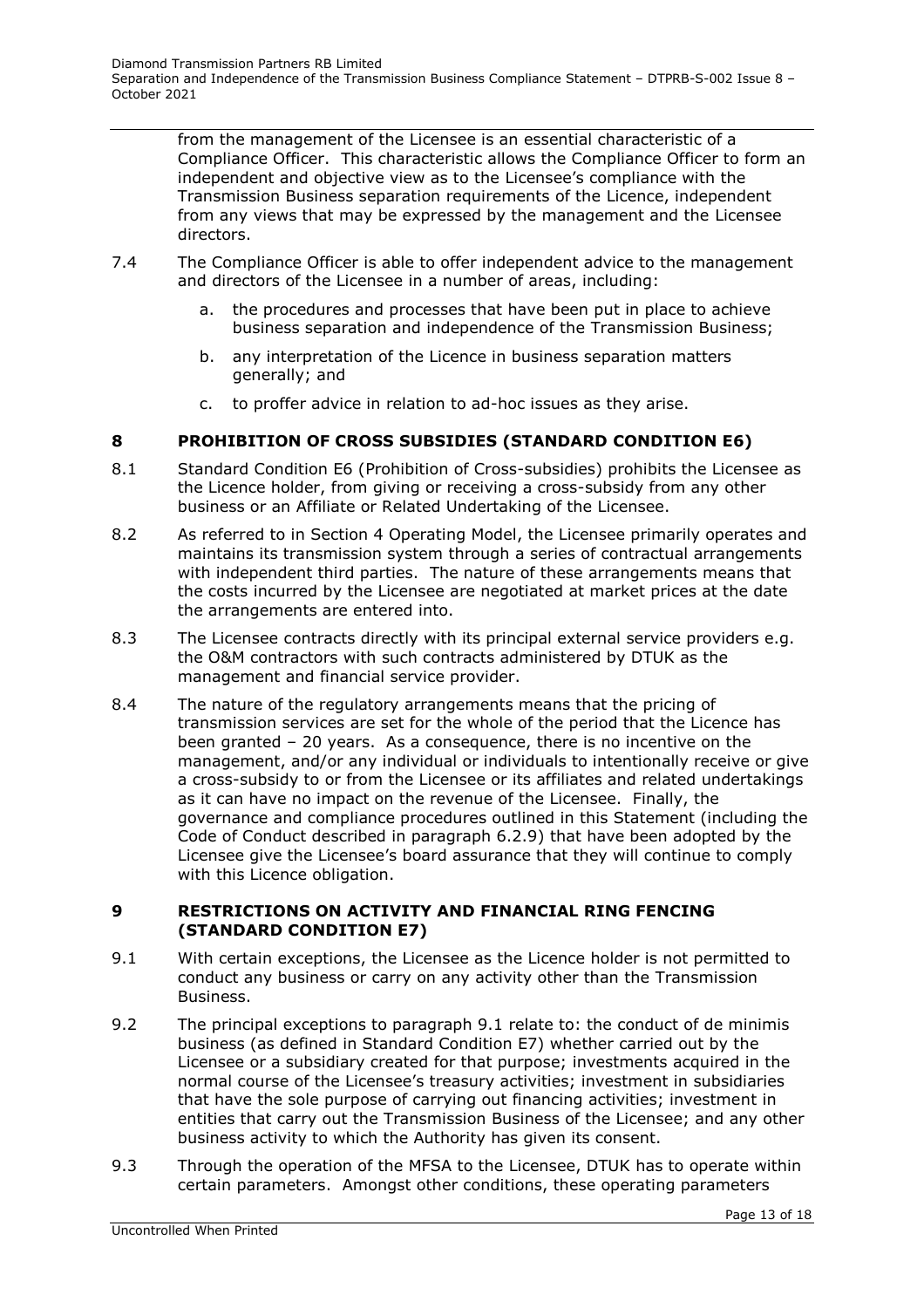restrict DTUK from entering into any arrangements, agreements or from carrying out any activities that are inconsistent with any operating plan approved by the Licensee's board. The approved operating plan does not presuppose any proposed activities or arrangements that are inconsistent with the obligations contained within this Statement.

9.4 The Licensee directors are aware of the general prohibition relating to non-Transmission Business (subject to the exceptions described in paragraph 9.2) and would not permit the Licensee to engage in this prohibited activity. Finally, in the event of the failure of any of the above processes and controls, the Compliance Officer would bring the attention of such activity to the attention of the Licensee directors ensuring that the appropriate remedial action would be taken.

## <span id="page-13-0"></span>**10 MONITORING, RESPONSIBILITY AND REPORTING**

- 10.1 The Licensee board is responsible for ensuring that the Licensee complies with the obligations of the Licence generally and this Statement in particular, and will take all reasonable measures to ensure compliance with the terms of this Statement.
- 10.2 The Licensee has appointed a compliance committee to specifically monitor compliance with the conditions of the Licence and the compliance committee reports to the Licensee's board and that of the Parent Company.
- 10.3 The Licensee has appointed a Compliance Officer (as required by Amended Standard Condition E12–C4) who is responsible for facilitating compliance by the Licensee with certain conditions of the Licence, including the conditions shown at paragraph 2.1 of this Statement. The Compliance Officer will report to the compliance committee.
- 10.4 The compliance committee, Compliance Officer and board of directors of the Licensee will monitor the activities of the Licensee in relation to compliance with all Licence obligations.
- 10.5 The compliance committee is scheduled to meet on an annual basis. This committee will consider whether the Licensee has complied with its obligations under the Licence and will report upon its deliberations to the Licensee's board of directors, including any breaches or potential breaches of Licence conditions. The compliance committee will consider reports from DTUK (who are providing management and financial services under the terms of the MFSA) and from the Compliance Officer.
- 10.6 DTUK maintains a register of obligations which, amongst other things, records relevant obligations under the Licence. DTUK reviews on a regular basis the content of this register and whether these obligations have been met. A regular review of this register is one of the management processes that allow Licence obligations to be monitored and reported against.
- 10.7 In the event that DTUK, the Compliance Officer or any member of the compliance committee becomes aware of a licence breach or a potential breach, then an ad-hoc meeting of the compliance committee will be called to consider the breach or potential breach. The compliance committee will make a recommendation to the Licensee's board and where appropriate the Licensee's board will be convened to consider the appropriate response.
- 10.8 The duties of the Compliance Officer include the requirement to report annually to the compliance committee and to the Licensee's board as to his activities which will indicate the Licensee's compliance or otherwise with the obligations of this Statement in particular. Thereafter, the Licensee will report to the Authority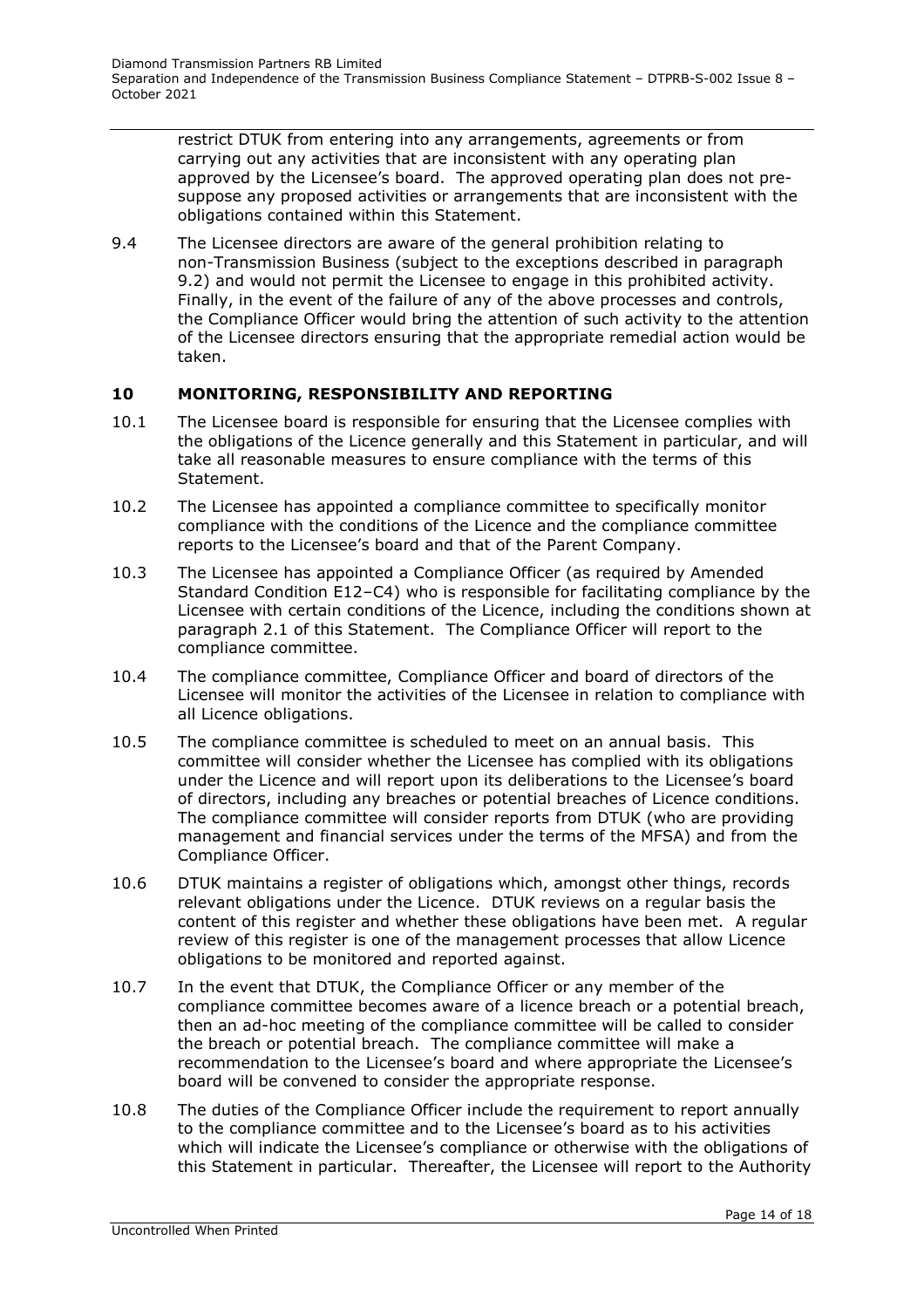and amongst other matters will confirm compliance or otherwise with the obligations of this Statement.

#### <span id="page-14-0"></span>**11 INVESTIGATION OF COMPLAINTS REGARDING COMPLIANCE WITH THIS STATEMENT**

- 11.1 The Compliance Officer along with his other duties, is responsible for investigating all complaints in relation to compliance with this Statement and the Licence, and will be allocated such resources and assistance as necessary to carry out any such investigation as he deems necessary to complete that investigation.
- 11.2 Any complaints or queries relating to business separation should be addressed in the first instance to:

The Compliance Officer

Diamond Transmission Partners RB Limited

c/o Power System Consultants Limited

#### <span id="page-14-1"></span>**12 APPROVAL**

12.1 The boards of the Licensee and Parent Company have endorsed this Statement prior to its submission to the Authority for approval. The Authority has approved this Statement.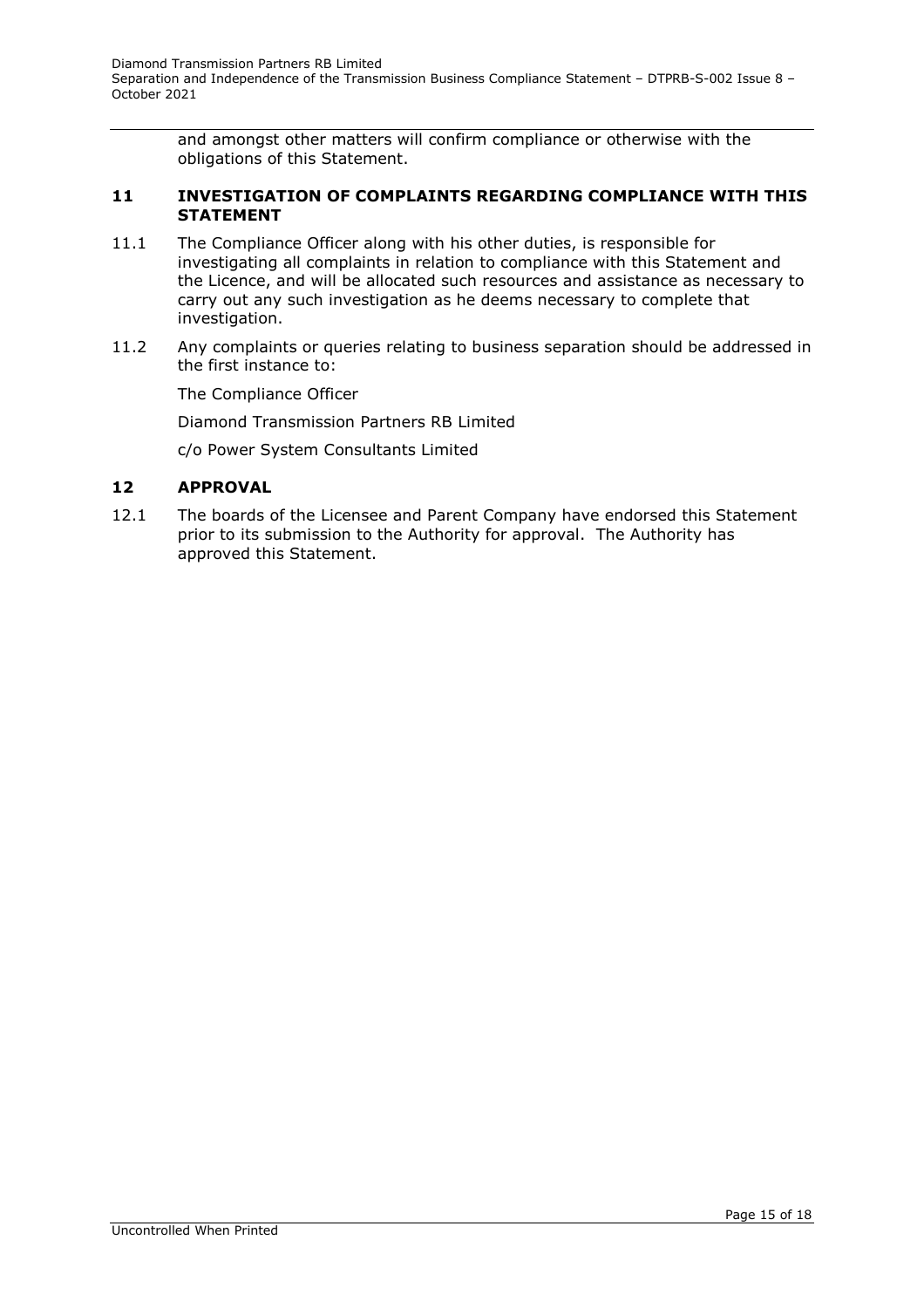# <span id="page-15-0"></span>**APPENDIX 1 – CODE OF CONDUCT**

The purpose of this Code of Conduct is to ensure that relevant personnel are aware and comply with the obligations of the transmission licence granted to the Licensee.

All relevant personnel are required to confirm their acceptance and compliance with this Code of Conduct on an annual basis.

#### **1 Who must abide by the code?**

The Licensee and Parent Company directors.

Employees and consultants of DTUK and IRCPL engaged in the management and operation of the Licensee's Transmission Business or the Transmission Business of any of the Licensee's affiliates.

#### **2 What requirements must be complied with and where can these be found?**

- 2.1 The Licensee's Licence:
	- Standard Licence Condition E6: Prohibition of Cross-Subsidies;
	- Standard Licence Condition E7: Restriction on Activity and Financial Ring Fencing;
	- Amended Standard Licence Condition E12 C1: Conduct of the Transmission Business;
	- Amended Standard Condition E12 C2 (Separation and Independence of the Transmission Business;
	- Amended Standard Condition E12-C3 (Restriction on use of certain information); and
	- Amended standard condition E12-C4 (Appointment of Compliance Officer) (the "**Relevant Duties**").
- 2.2 S105 Utilities Act 2000: General restrictions on disclosure of information.
- 2.3 Failure to comply could result in adverse consequences for the Licensee, including:
	- financial penalty;
	- criminal prosecution;
	- liability payments to a third party for breach of a contract;
	- investigations and other enforcement action by Ofgem;
	- additional and more onerous Licence conditions; and
	- serious damage to the Licensee's reputation.
- 2.4 Breach of this Code of Conduct will be treated as a disciplinary matter and will be reported to the Authority.

## **3 What should be done if a breach is discovered?**

3.1 Any breach of the Code of Conduct by employees or relevant personnel whether deliberate or unintentional, must be immediately reported to a member of the Licensee's compliance committee.

#### **4 General Rules**

## **4.1. Confidential information**

4.1.1 Any information relating to or deriving from the management or operation of the Licensee's Transmission Business is to be treated as confidential and should not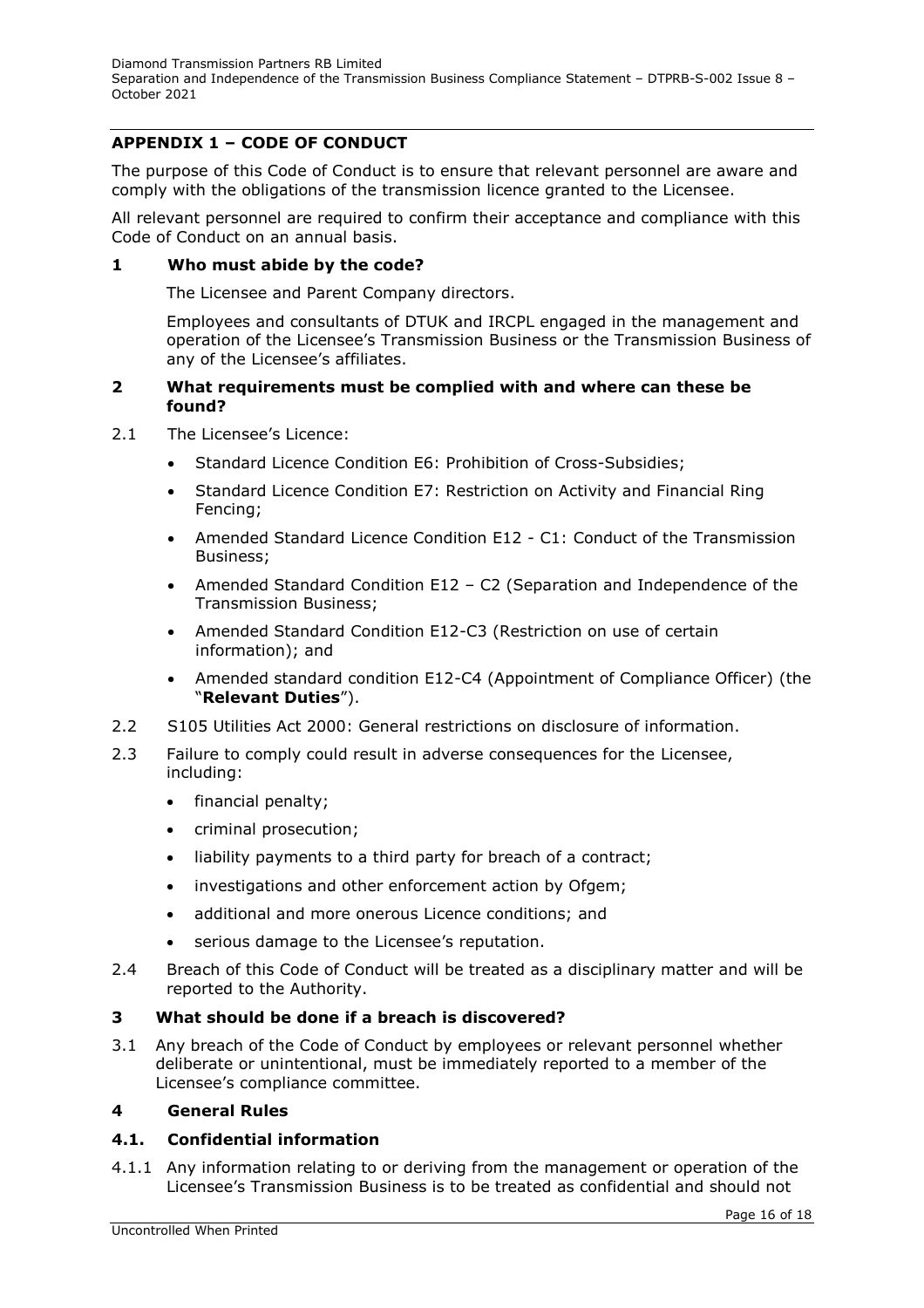be disclosed except where the Licensee and its affiliates are permitted to disclose information by virtue of:

- i. any requirement of a "competent authority" as defined in Amended Standard Condition E12-C3 which term includes (among others) the Secretary of State, Ofgem and the Compliance Officer;
- ii. conditions of the transmission licence granted to the Licensee;
- iii. any other requirements of law;
- iv. the rules of the Electricity Arbitration Association or of any judicial or other arbitral process or tribunal of competent jurisdiction;
- v. information being provided by or relating to any person who has notified the Licensee that it need not be treated as confidential; and
- vi. where information, not being provided by or relating to any person other than the Licensee, is placed in the public domain or where such information is required for assisting the holder of a co-ordination licence (e.g. NGESO), to prepare for and plan and develop the operation of the National Electricity Transmission System.
- 4.1.2 Here "Transmission Business" means the authorised businesses of the Licensee or any Affiliate or Related Undertaking in the planning or development or construction or operation or maintenance of a transmission system.
- 4.1.3 It is therefore permissible to share information between the Transmission Businesses of the Licensee, or any Affiliate or Related Undertaking, with an authorised Transmission Business, for the purpose of the efficient planning or development or construction or operation or maintenance of the Licensee's transmission system. In addition, in sharing information with any other Affiliate or Related Undertaking of the Licensee no unfair commercial advantage shall be provided.
- 4.1.4 An unfair commercial advantage will be presumed where there is a financial benefit obtained by either the Licensee or Affiliate or Related Undertaking of the Licensee entering into a commercial arrangement with the Licensee since the date of licence grant and financial close where such an arrangement has not been benchmarked or market tested and is on materially different terms to any such similar arrangement entered into at licence grant and financial close and is based on the knowledge of confidential information to the Licensee.

# **4.2 Relevant personnel must not:**

- 4.2.1 Relevant Personnel being the Licensee and Parent Company directors, staff of DTUK and IRCPL.
- 4.2.2 Provide information that is commercially confidential to the Licensee to any Affiliate or Related Undertaking of the Licensee or that of any third party, except:
	- i. to the extent that such information is required for the Affiliate or Related Undertaking of the Licensee or third party to perform an activity under the terms of a contract which supports the management or operation of the Transmission Business licensed to the Licensee provided the use of such information does not confer an unfair commercial advantage as set out above and where the provision of such information is governed by suitable confidentiality restrictions; or
	- ii. to personnel of any holder of a transmission licence engaged in the External Transmission Activities of that transmission licence holder, to the extent necessary for the performance by such personnel of those external transmission activities, and the use by such personnel of that information